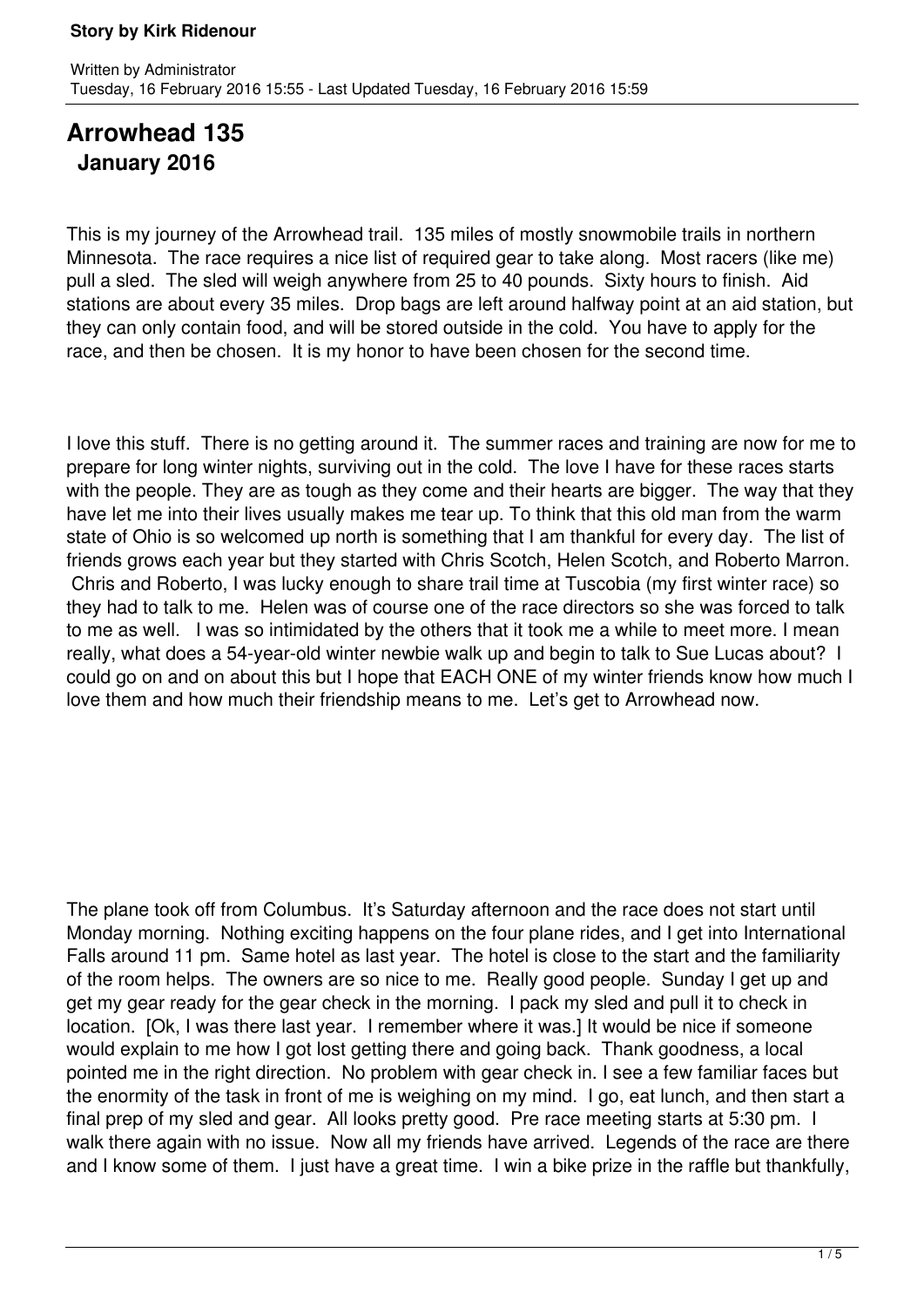Mark Scotch trades me for something I can use. The time ends too quickly and I head back to the room. On the way back my legs starts to feel sore. Are you serious? What kind of new mental hell is this the night before the race? I put it out of my mind, complete my prep work and go to sleep. One note of fun: I decide at the last minute that extra insoles for my shoes weigh too much and that I only need three pairs of socks. No gaitars. This is where my good friend Sue would question my ability to dress myself.

I sleep well. I wake up early and I am ready to go. I arrive at the race site early. Many friends are there, and you can tell most are pretty nervous. Mostly small meaningless conversations. They help pass the time and get us to the start line. I did muster up enough nerve to talk to Jason Buffington. He not only has done the Iditarod on foot, but he also finished second in the 350-mile race. Just a great guy. Time is up, and we head to the start. The start is so cool, as Ken the race director yells, "Release the hounds". I miss actually this hearing this for the second straight year. The race has started and I already need to pee. I pee often during this race. It is very annoying. I cannot really remember the start except that I am with Jon Paradowski for over 9 miles. I really like Jon. He is one of my many Canadian friends and spending time with him on the trail is fun. The first nine miles is an easy packed trail. Then the trail turns to mush. We have to find paths to walk through. This is the way that the trails will be most of the race. I call it slogging. You step down # inches or more with each step. Racers move all over the trail to try to find a good path. It never really works, but mentally you think you are gaining something. I mostly hug the right hand side of the trail. I am with different people at times during this first part, but start to pull away from most of them. Eventually, I find my friend Jason Davis, and we go on together. We are going to spend a lot of time together for the balance of the race. It is getting later and I think we are late to the aid station. At least later than I want. I press on ahead of the group I am with. I will see them plenty during the race. The highlight of the first section is passing two bikers before the aid station. I get there in a decent amount of time. I buy a newspaper to put inside my shoes to dry and change socks. I should note that my dress for the first section was regular socks, light running pants, light base shirt, a regular long sleeve shirt, regular running shoes, and a headband. I only wore gloves part of the way. At that aid station I add only a fleece top. Yes, I got cold, but I all but eliminated sweating. The race hasn't really started yet. We are in for a bit in the next section. After 45 minutes, I get up and leave with Jason.

The first 5 miles of the trail is great. Easy and packed. This section is 38 miles so that leaves only 33 miles of crap. Twice in this race we are on nice packed trails, then cross a road and proceed into mush. I wish someone could explain it to me. As we enter the mush, I tell myself "This is the way it will be for the rest of the race. Enjoy any packed snow you get and forget feeling sorry for yourself." We are getting to some hills now and are sledding every chance we get. The rules allow for it. Jason and I take to using our trekking poles to sled even more on some flat sections. This works for well over half of the race, but later in the race we are too tired to do this effectually. We have also picked up my good friends Randy Kottke and Michael McDuffie. We stick together in one form or another to the next aid station. Randy is so funny.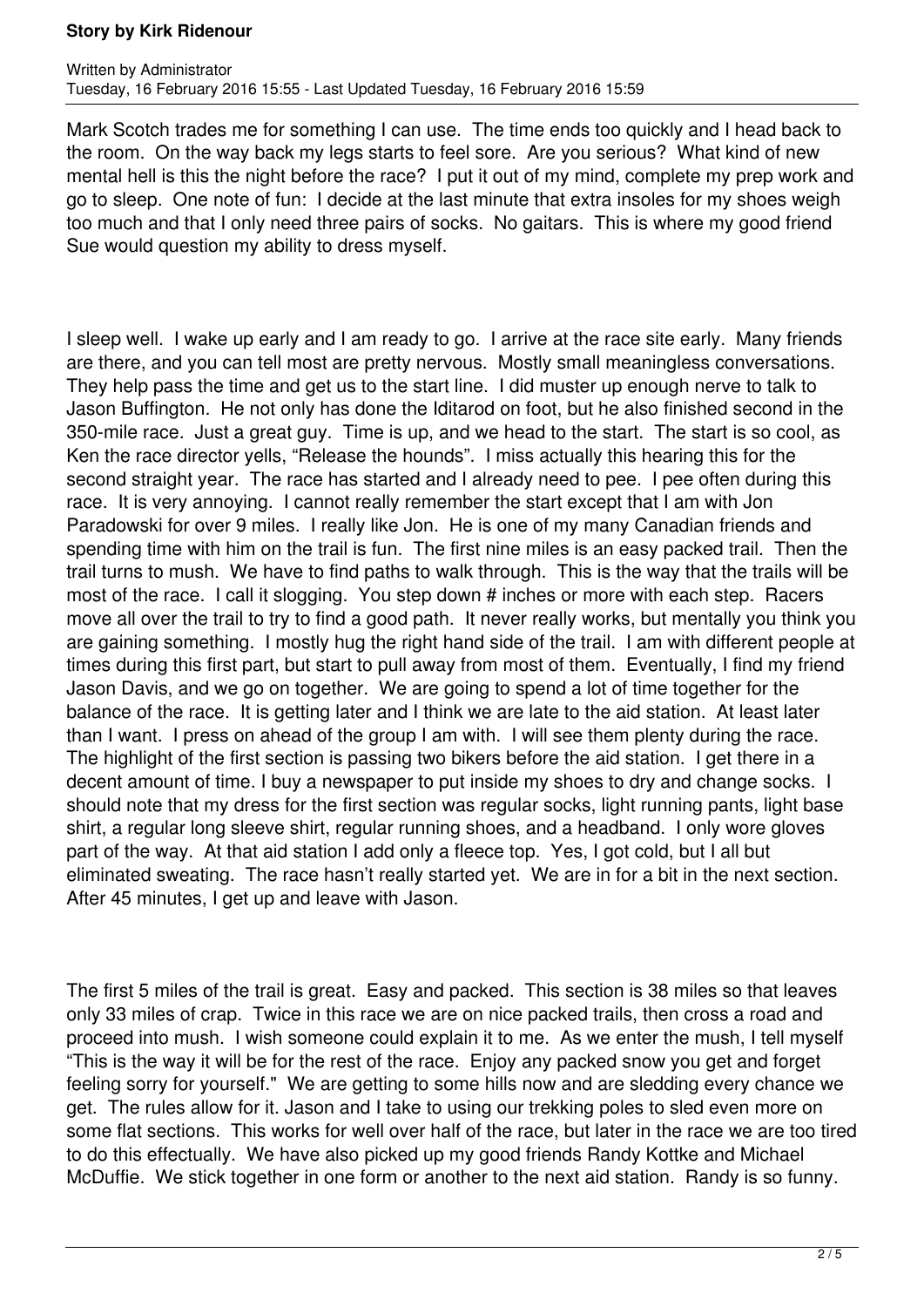He does not train for these events but he is tougher than hell. He is the only one I know that mostly just walks in the middle of the trail and does not look for packed snow. He also has a backpack setup that has a light and a radio. He amazes me. The night drags on. We think finally we are getting close to the aid station. Jason and Michael have gotten tired and have dropped back. I am pushing on pretty hard and I know at this point that there is no way Randy would let me go. I find comfort in that fact. We push what I believe to be five more miles than we thought, but finally we see the lake we are to cross. One mile to the aid station. It is cold and windy on the lake. My legs are freezing. I take a look back at Randy, put my head down and take off. There is a racer that has over a quarter mile lead on us as we start across the lake. I pass him easily. This is a good point to talk about my speed. I have a walking speed that is a lot faster than most. I spent 4 months working on my walking speed. I can be really fast when I want to be, but my goal is 135 miles, not 75 fast miles. I get into the aid station. My drop bag is here with more food. The aid station is pretty full. Lots of people (bikers and runners) not going on. I spend over 2 hours here trying to dry out and rest. Neither works. My socks, shoes, and insoles are all wet. Nothing will be dry the rest of the race. I lay in a bed to rest but I am so worried about Randy and Jason leaving me I do not sleep. I finally get up and start to get dressed. Two other really good friends have arrived, Alex and Dominique. Dominique is really ready to go on and Alex is on the fence. Alex and I talked for a minute about why he should continue the race. He said it helped him decide to move on. Clearly one of the highlights of the race for me. If the next section is like the last one, I do not believe I can finish. This is as low a moment as it gets for me. Thank God for Randy and Jason. Jason is ready to get out the door before I am. Randy and I are out after a bit, maybe 20 minutes later. They got me out of the aid station and they helped me finish.

It is still morning when we leave. I hear the trail is a bit better but this is the real hilly section of the course. I lose Randy as he gets caught up in infatuation but I will still see him plenty. I hit the first really steep hill. It is so hard to describe climbing these hills with the sled. I had fresh legs and stopped four times just to make it up to the top. Legs on fire now. I just keep moving. We now have a long, flat section. I move pretty fast. My goal is to catch Jason. It takes a bit, but I find him. He is just in front of Matt Long. I will get to know Matt as the race goes along but for now he is a new face. He has finished this race numerous times. The real event of the day is when Jason says he got no sleep, and needs to rest in his bivy sack. I stay with him and try to dry out my socks and shoes. I end up burning my insoles, socks, and a bit of shoe. They call this a good try. Eventually, Matt, Jason, Randy, and I end up together after dark. These were some great times. Lots of laughing, sledding, and just talking as the miles went on. We finally go down this big hill with a curve. Matt says that now we will do some slight hills, cross a swamp, and then another slight uphill to the aid station. He thinks an hour maybe an hour and a half at the most. It is well over 2 hours before we get to the aid station. The four of us are in different zones by the end of this leg. We are not close to each other. Not much talking. This is work and even though we are tired, we are focusing on the task at hand. My feet are very wet and I am a bit worried about frostbite. This is where you have to take care of yourself. No one else can help. The swamp comes into view then the uphill and then the aid station.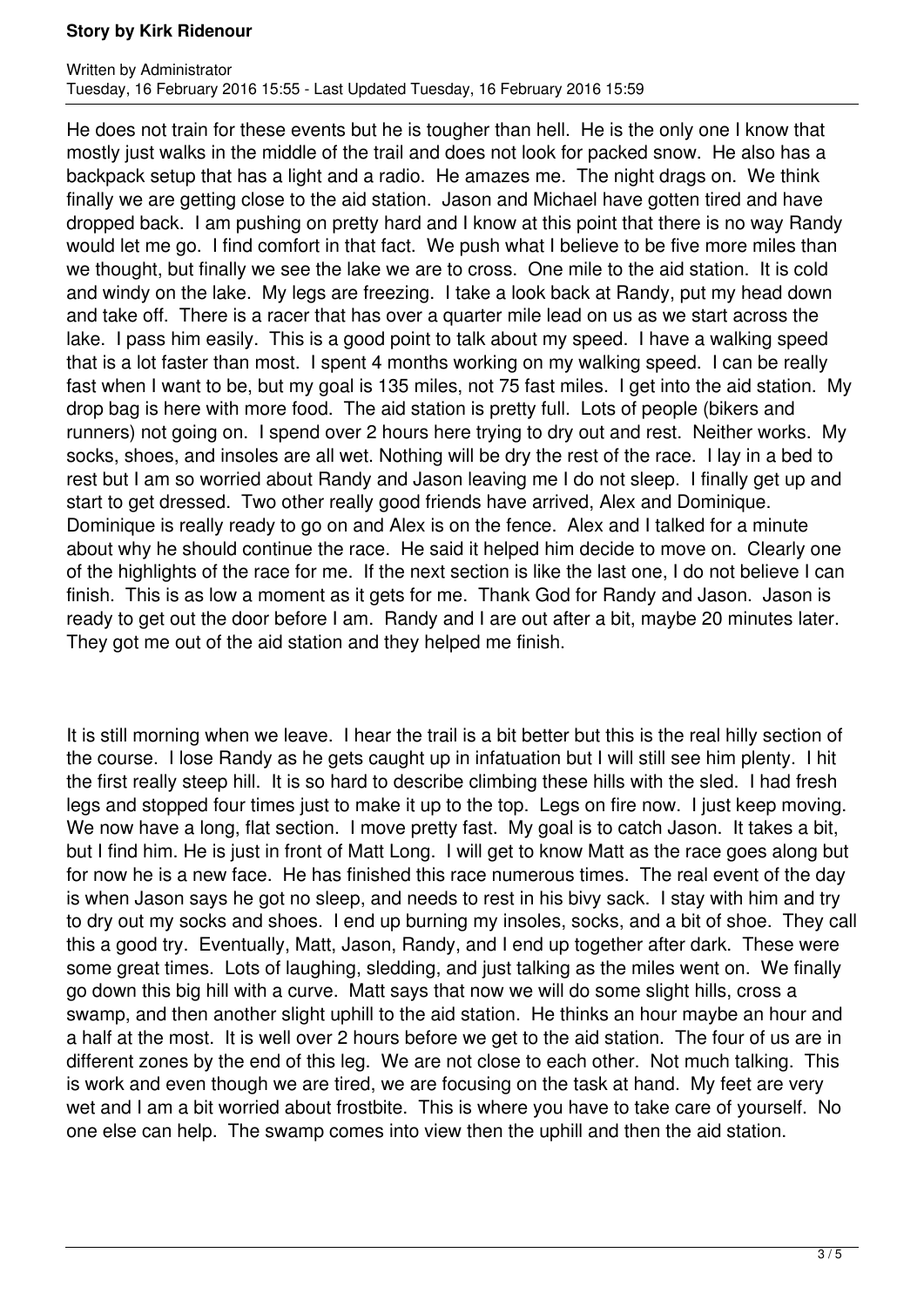The first aid station was in a store where you could buy stuff. The next one was at a resort. This last one is in the middle of nowhere with a teepee. You are not allowed to lie down inside. You couldn't anyway as the ground is wet. I change my socks and finally put on a base for my bottoms. At some point, I put on my coat during the night, but I do not remember when. I have had gloves on most of the day and night. Jason dropped behind, so Matt, Randy, and I are there. They want to leave before I am ready. I start off behind them drinking some hot chocolate. After I finish, I quickly catch them. We are headed to Wake Up Hill. The last downhill of the race. Of course, to go downhill, we first have to climb the last uphill. It is a tough one, but we are fresh. Wake Up Hill is a long and twisting sled ride down that you cannot see the bottom of as you start. Randy and Matt sled down. I walk until I can see the bottom, and then sled down. One of the race snowmobiles is at the bottom. I almost run into it before I can stop my sled. That is it. No more hills. A gentle flat 23 miles to the finish and we are done. What could happen?

Randy and Matt are having problems with their setup. They stop a number of times. I want to press on. Get this over. Then Matt tells me to "keep going" and he will catch up. I press on by myself for a bit. I do not see them behind me. We have over 20 miles to go but I have seen the last person I will see before the end of the race. My real race has begun, as this is the race within myself. I have so enjoyed the journey so far, but here, before me, is the test I came for. I start walking fast. It was early morning on the second when I went on my own. 1:30 - 2:00 am. The first couple of hours are great. I needed some alone time and my head is clear. Then around 4:30 am, it hits me. I can hardly keep my eyes open. I know this is the tough time of the race, but I cannot keep going like this, as I am all over the trail. I lay down on my sled to rest for a bit. I close my eyes. It is colder this morning than yesterday. I start to get cold. I do not care and remain. I start to shake but continue to lay on my sled. I stay until I am cold to the bone and cannot take it anymore. Then I get up and start to go again. I am cold for the next hour or so. It is a smart racing move and I love the confidence I have in myself to be able to allow myself to get cold out here. I put on some music to pass the time and block out some of the pain in my legs. Finally, I see a shelter. I look at my distance card. Less than 10 miles to go. I press on. This area is pretty swampy and not much tree cover. I am lucky to finish early, as the later finishers will have a much tougher time in the wind and snow. I am very confident. I was told 6 miles before the end you would see the lights of the casino, which is where the race officially ends. I see a bunch of light. Two hours and I will be done. I keep pressing on.

I have not seen a person or a trail marking in hours. There are some marks in the snow and I keep convincing myself that these are the markings of previous runners but finally I must admit to myself that I am lost. The last time I knew I was on the trail was about 8 miles back at the shelter. Why didn't I check to make sure I was on the right path then? Why are there no markings out here? Why do all the maps out here on the trail never mention Arrowhead? I have to develop a plan. I must make sure I am heading in the wrong direction before heading back. I try not to panic. This is my Arrowhead. I have enough time. All I need to do is make sure that I need to turn back and then head back to the shelter. What is ten extra miles? I have